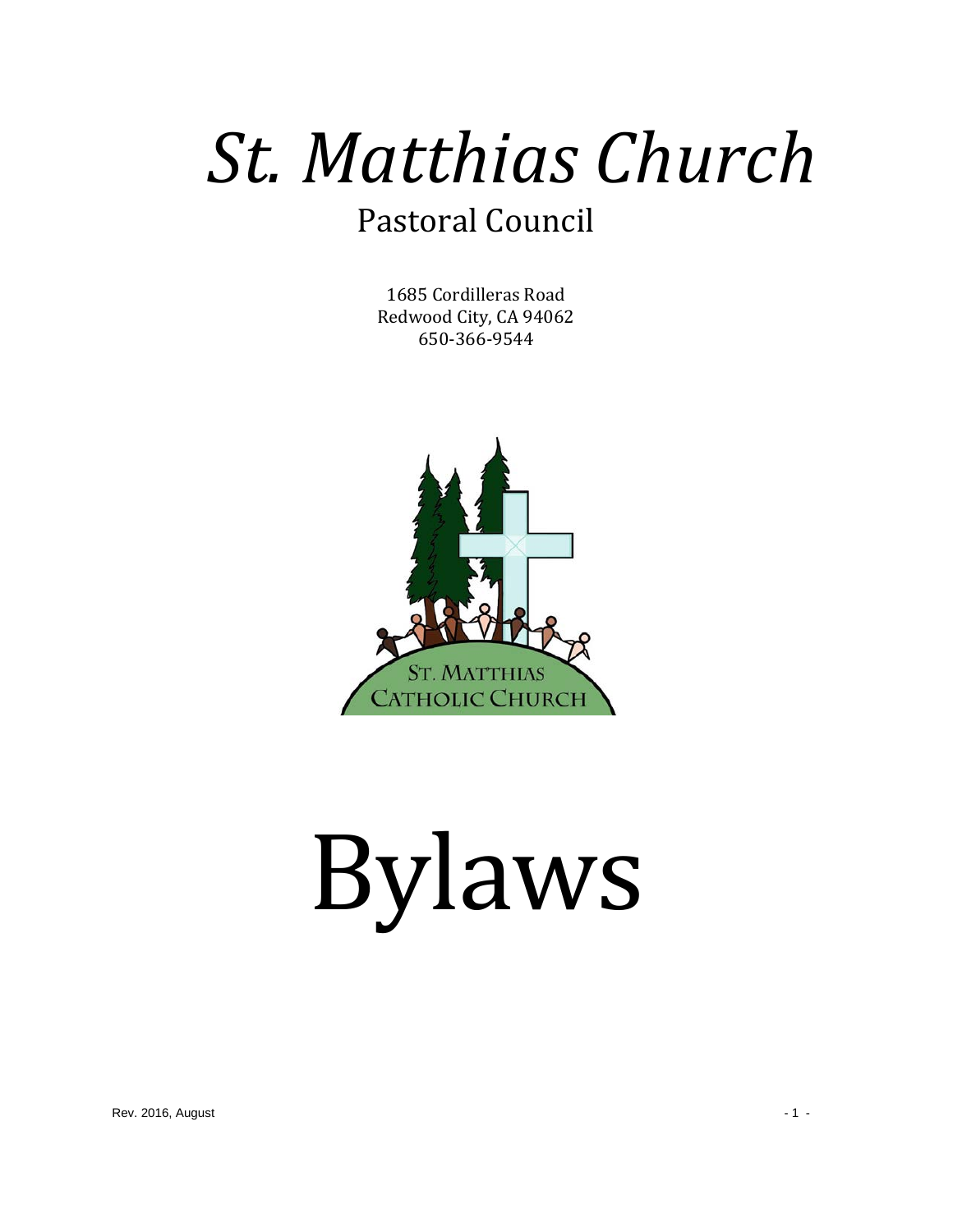## *Who We Are*

St. Matthias Church is a Catholic Christian community nestled in the Emerald Hills area of Redwood City. In 2014, we began an exciting pastoral planning process which resulted in the development of a long range plan for the parish community called, *Shaping Our Future*. This plan focused on seven areas of parish life and engaged parishioners to evaluate these areas and reflect on goals and strategies that we want to implement over the next five to ten years.

Our parish community includes about 1,000 registered families, a vibrant Justice and Charity Commission which is engaged in a variety of local organizations and activities. We feature an intergenerational and family-based faith formation program which includes all ages and all walks of life in our monthly Generations in Faith Together (GIFT) gatherings. We also have a full-day, year round, Catholic Preschool whose enrollment is about 75 children. We are included in Deanery 11 – Southern San Mateo County and are part of the Archdiocese of San Francisco.

## *Mission Statement*

St. Matthias is a Roman Catholic Community striving to respond to the call of Jesus through worship and sacraments, faith formation, service, and social opportunities. Under the guidance of the pastor and pastoral staff, we seek to strengthen current lay leadership and develop and empower new leadership. Although a small parish, we commit ourselves and parish programs to hospitality, generosity to those in need, and outreach to all those seeking a faith community. As Catholics, we recognize the many challenges facing the Church, but we trust in the Holy Spirit to guide us into the future.

*[The above Parish Mission Statement was formulated by several members of the parish staff and parish council shortly before we began the Pastoral Planning Process. It may be subject to review as we move forward with the Plan.]*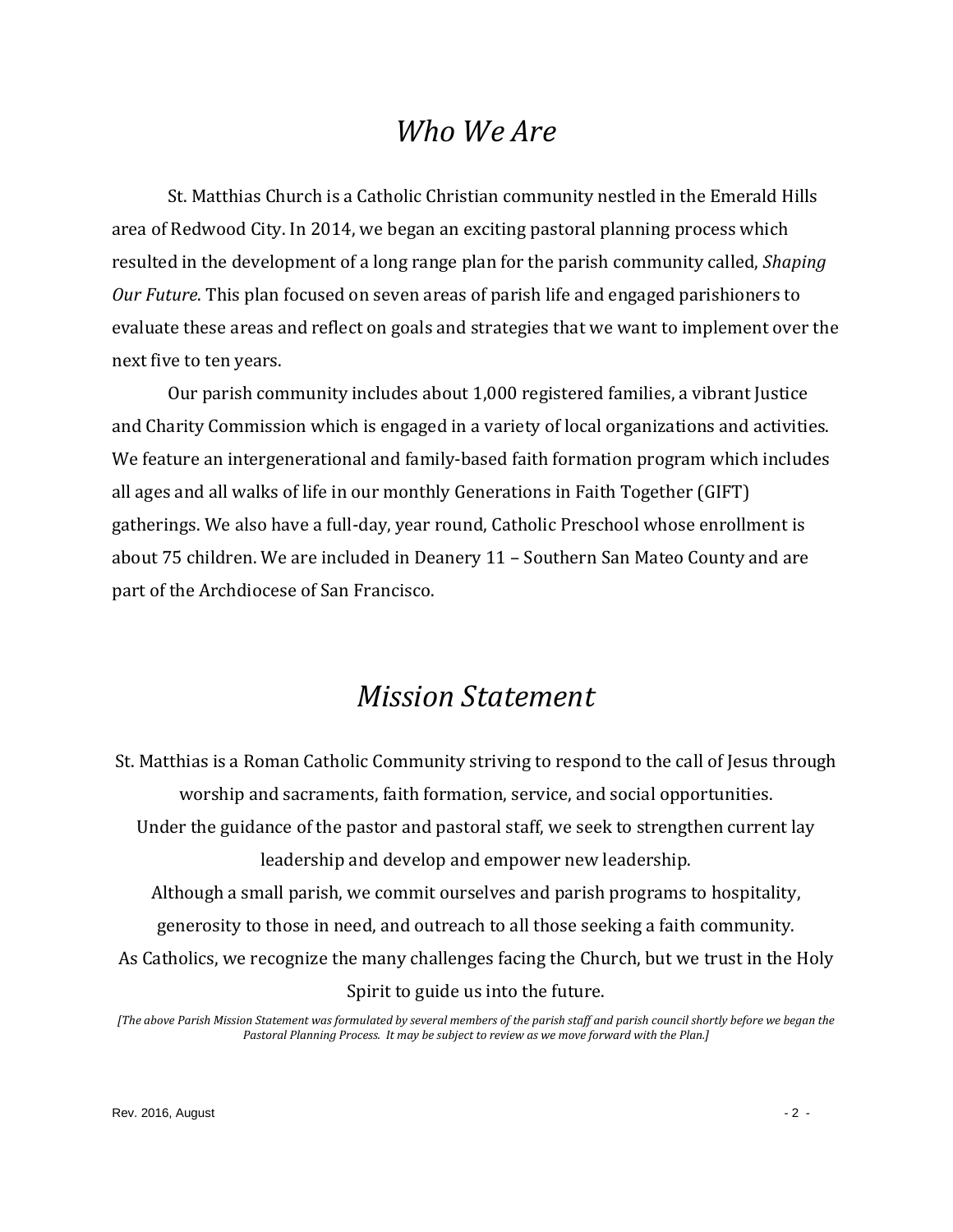#### *Why Pastoral Councils?*

*The pastor and his staff attend to the daily administration of the parish, often concerned with mundane, necessary details that absorb both attention and energy. In this context, there is a genuine need for a pastoral council to be a "keeper of the vision", a guardian of the larger picture.* 

*The pastor can read what experts have to say in theory, but needs to listen to what a parish council recommends as best to him for this specific parish.*

*Parishioners wish to serve on pastoral councils because they desire to advise the pastor and his staff wisely and prudently. They believe that the parish community possesses the gifts of the Holy Spirit and wish to help the pastor/adminstrator discern what the Holy Spirit is saying within the parish, Archdiocese, Universal Church. They wish to participate in the governance of their parish and have the satisfaction of doing an important task that contributes to the well-being and growth of their parish. [1](#page-9-0)*

## 1.Name

1.1.The name of this parish ministry shall be the SAINT MATTHIAS PASTORAL COUNCIL.

#### *What's In a Name?*

*The parish council is called "pastoral" not only because of its focus on pastoral concerns, but because of its unique relationship to the pastor/administrator, who initiates and establishes the council, who convenes its meetings and presides at them, and who seeks the good of his people by interacting with the council.[2](#page-9-1)*

## 2. Mission Statement

- 2.1.The Pastoral Council is a group of parishioners called by the parish community to share responsibility and leadership with the pastor and the Pastoral Team.
- 2.2.The Pastoral Council will strive to develop the Christian commitment of the parishioners and to foster the ongoing renewal of the parish.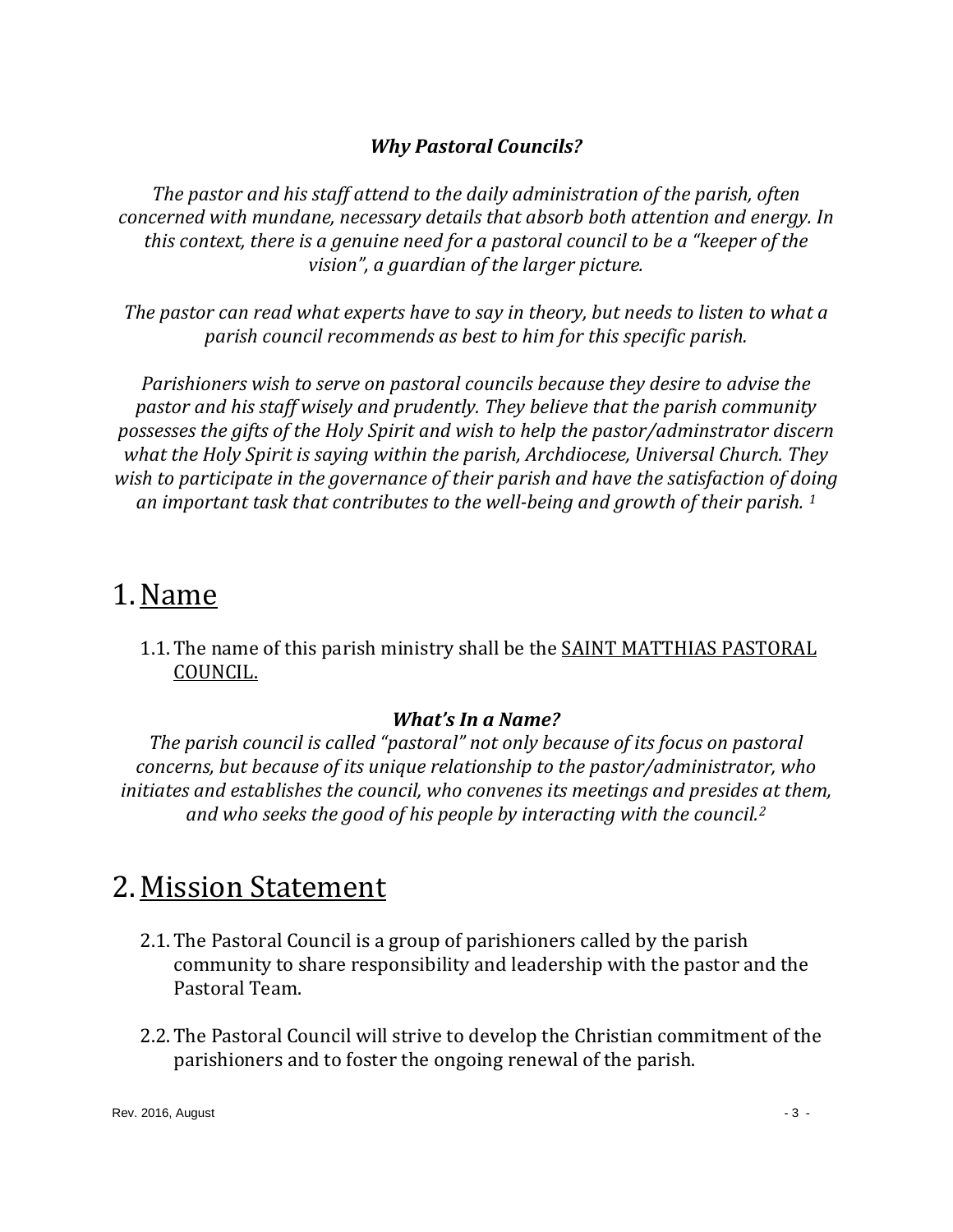#### *Purpose and Function*

*Pope Paul VI has described the purpose of a pastoral council: "to examine and consider all that relates to pastoral work and to offer practical conclusions on these matters, so that the life and activity of the People of God may be brought into greater conformity with the Gospel."[i](#page-3-0) In this description, we find three tasks assigned to the pastoral council: to examine, to consider, and to recommend.[3](#page-9-2)*

## 3.Purpose

- 3.1.To promote the close, caring community of faith that is special to Saint Matthias.
- 3.2.To ensure that the parishioners have the opportunity to participate in the rich and varied ministries of the parish.
- 3.3.To collaborate with the Pastoral Team and the various ministries to ensure that the needs of the parishioners are served.
- 3.4.To help implement the goals and strategies identified in our pastoral plan, *Shaping Our Future*.
- 3.5.To develop strategies, plans and programs to help the parish's ministries meet specific objectives.
- 3.6.To evaluate the effectiveness of the parish's ministries.
- 3.7.To establish a liaison with the Archdiocese and other parishes in the local deanery.

<span id="page-3-0"></span> $\overline{R}$  Rev. 2016, August  $\overline{R}$  - 4 i Paul VI, Ecclesiae Sanctae, no. 16, in Flannery, editor, The Documents of Vatican II, p. 601.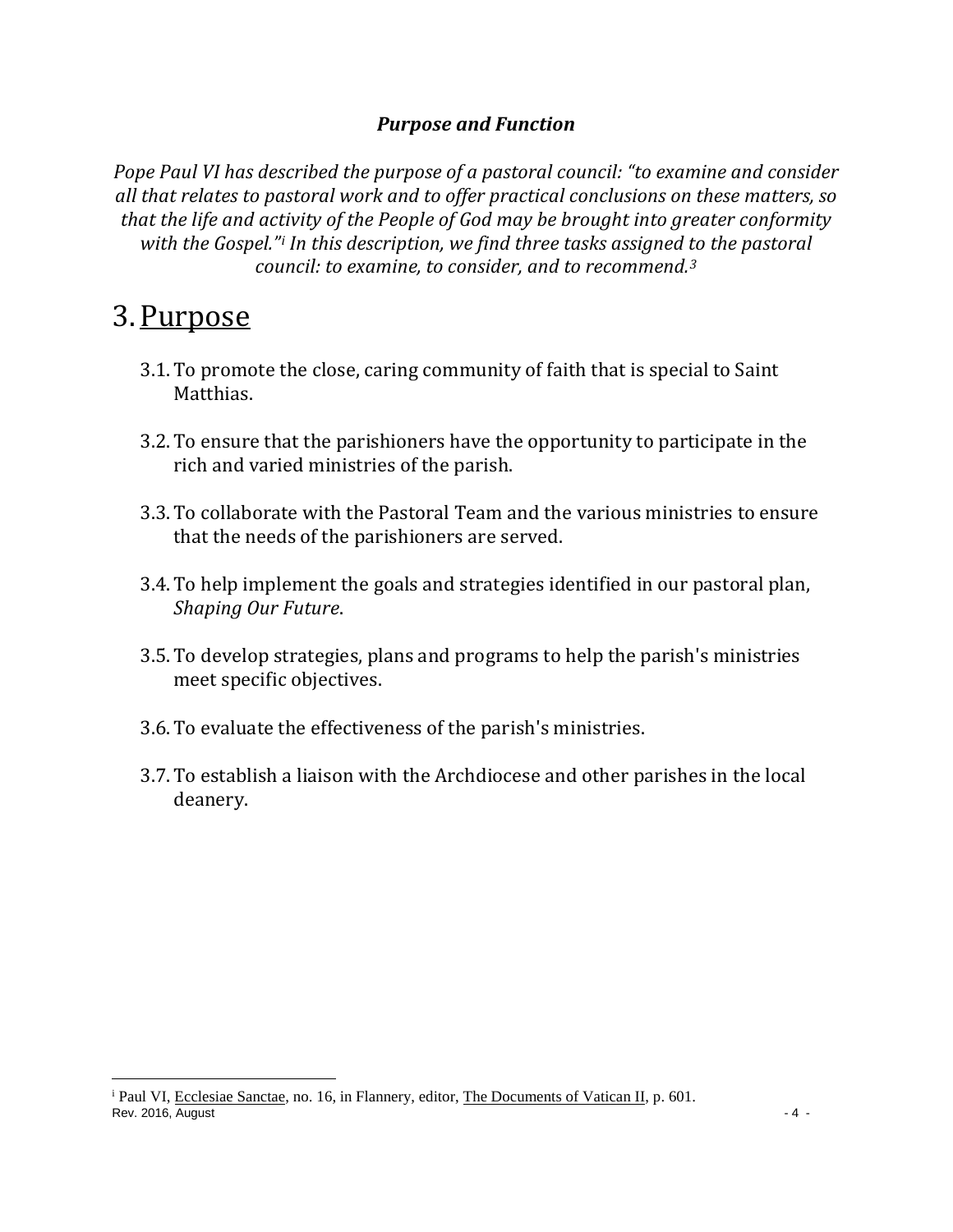#### *Membership*

*Canon Law speaks in general terms about who should be selected for membership on the Council. They are chosen, it says, to reflect the wisdom of the entire People of God.[ii](#page-4-0)*

*To fulfill the tasks the council is to perform, members need specific gifts: the ability to study, investigate and examine pastoral issues thoroughly. They need further to reflect widely and to ponder deeply, to listen to differing opinions, synthesize various points of view, and to discern what is best for the parish.[iii](#page-4-1)*

*Members should be Catholics in good standing who celebrate liturgy with the parish and are committed to a life of prayer, the mission and ministries of the parish, and to the Church's understanding of consultation as reflected in these guidelines. They must be willing to participate in ongoing education and the council's group process. In a word, they must be genuine collaborators. [4](#page-9-3)*

## 4. Membership

#### 4.1. COMPOSITION AND QUALIFICATIONS:

- 4.1.1.The council shall consist of nine (9) adult members and at least one (1) youth representative.
- 4.1.2.The members shall be selected through a discernment process.
- 4.1.3.The pastor/administrator, after consultation with the Council and chairperson, shall appoint members to vacant positions on the Council.
- 4.1.4.The pastor/administrator, pastoral associate and deacon shall be exofficio, non-voting members of the council.
- 4.1.5.The members will be registered and active members of Saint Matthias Parish.

<span id="page-4-0"></span>ii John Paul II, Code of Canon Law, Canon 512, par. 2

<span id="page-4-1"></span> $\frac{1}{2}$  Rev. 2016, August - 5 iii Vatican II, "Decree on the Pastoral Office of Bishops in the Church," no. 27, in Flannery, editor, The Documents of Vatican II, p. 580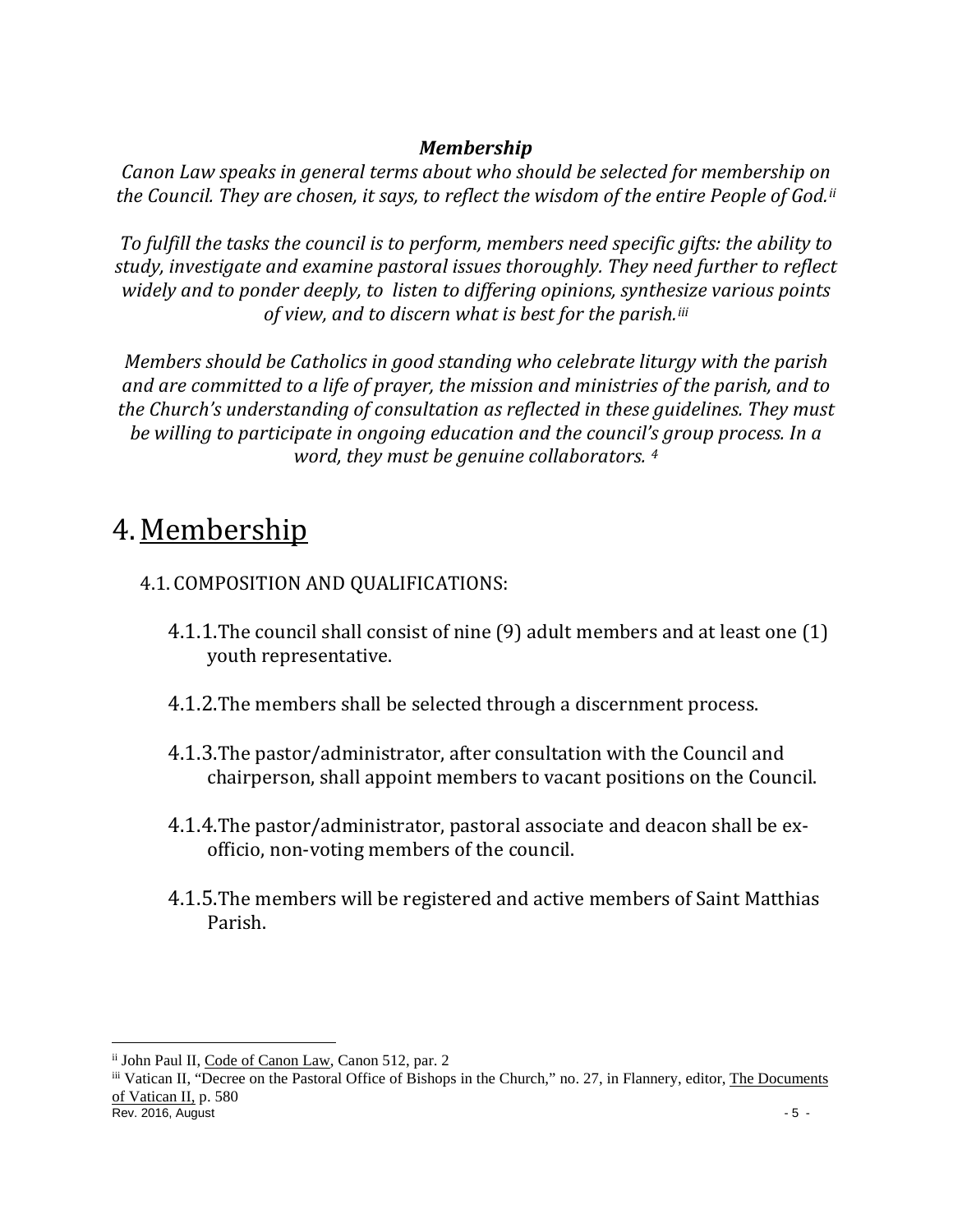#### 4.2.TERMS:

- 4.2.1.Each member will serve a three (3) year term, each year's term beginning in July and going through June.
- 4.2.2.A member selected to fill a vacancy on the Council will complete the remainder of the term of this person s/he replaces.

#### 4.3. MAXIMUMS:

- 4.3.1.No member can serve more than two full consecutive terms.
- 4.3.2.Partial terms served while completing the term of another shall not be considered for this purpose.

#### 4.4. SELECTION OF MEMBERS:

- 4.4.1.On the first Saturday in March, parishioners will be invited to apply or nominate other parishioners for the Council positions.
- 4.4.2.The first Sunday in April will be the deadline for applications and nominations, and the names of all qualified applicants will be distributed to the Pastoral Council.
- 4.4.3.The discernment process will take place at the April Pastoral Council meeting.
- 4.4.4.The discernment process is a prayerful process during which new members will be selected based on the skills of the applicant or nominee and the needs of the Council.
- 4.4.5.The newly appointed members will be invited to attend the June meeting and be installed into office at a special liturgy in June.
- 4.4.6.Youth members will be invited to serve on the Pastoral Council during Confirmation Interviews which are conducted during the spring. Existing youth representatives can invite prospective youth representatives.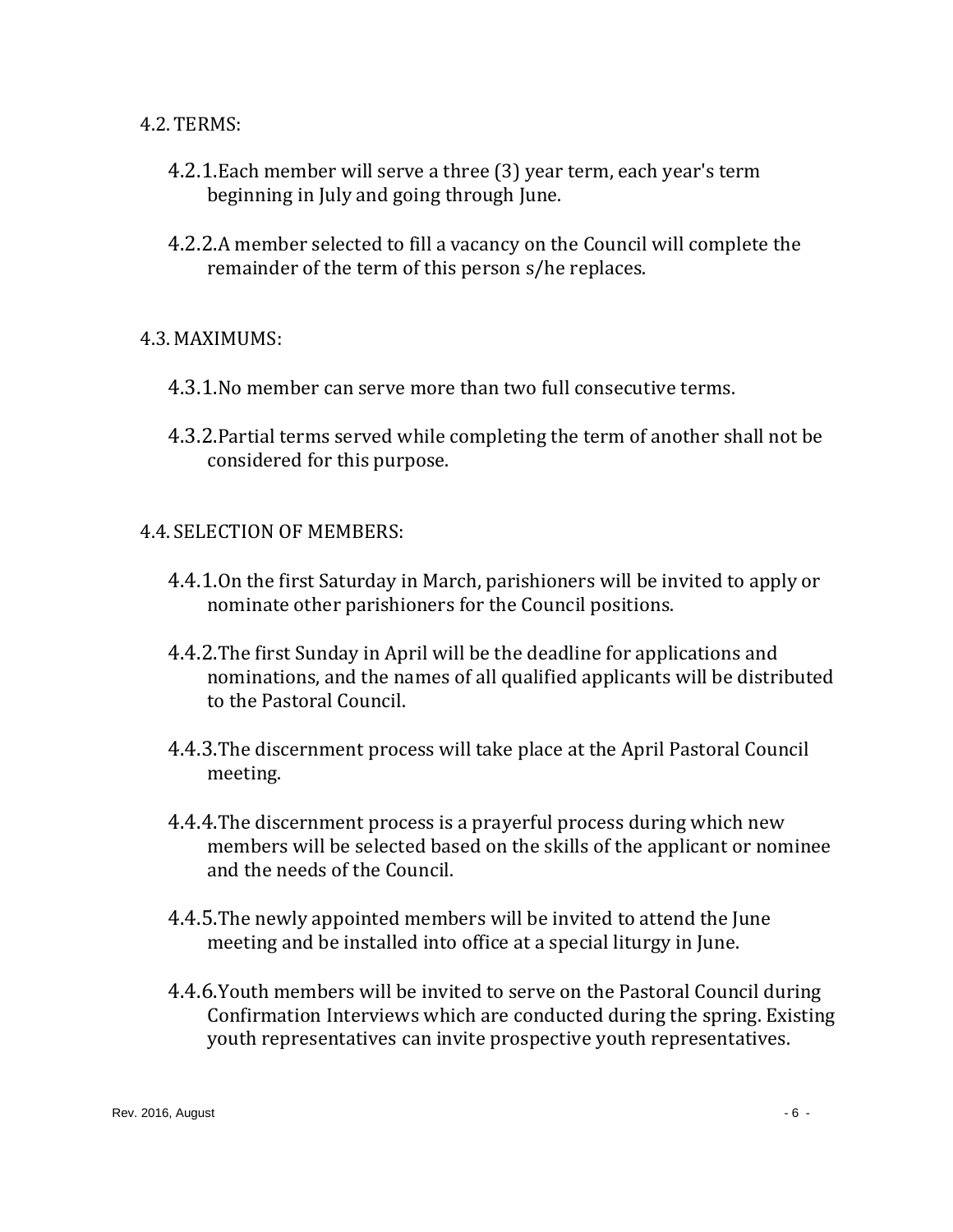4.5.VACANCIES:

- 4.5.1.A member who wishes to resign may do so by giving one month's notice to the chairperson.
- 4.5.2.A member who misses three (3) consecutive meetings without a legitimate excuse loses membership in the Pastoral Council and shall be informed in writing by the secretary.
- 4.5.3.A member may be removed by a majority vote of the Pastoral Council members for cause.
- 4.5.4.Any vacancy in the Pastoral Council will be filled by an appointment of the pastor/administrator, with approval of the Council.
- 4.5.5.The Council, by majority vote, may postpone any or all selection deadlines by no more than 60 days.

## 5.Responsibilities & Duties

#### 5.1.OFFICERS:

- 5.1.1.The officers of the Pastoral Council shall consist of a chairperson, a vice chairperson and a secretary. These three officers together with the Pastor/Administrator, Pastoral Associate and Deacon shall comprise the Executive Board.
- 5.1.2.It is preferred that the chairperson will have served at least one year on the Pastoral Council prior to being elected.
- 5.1.3.Each officer will serve a one (1) year term from July through the following June.

#### 5.2.NOMINATION AND ELECTION OF OFFICERS:

5.2.1.An election of officers shall take place each year at the June meeting.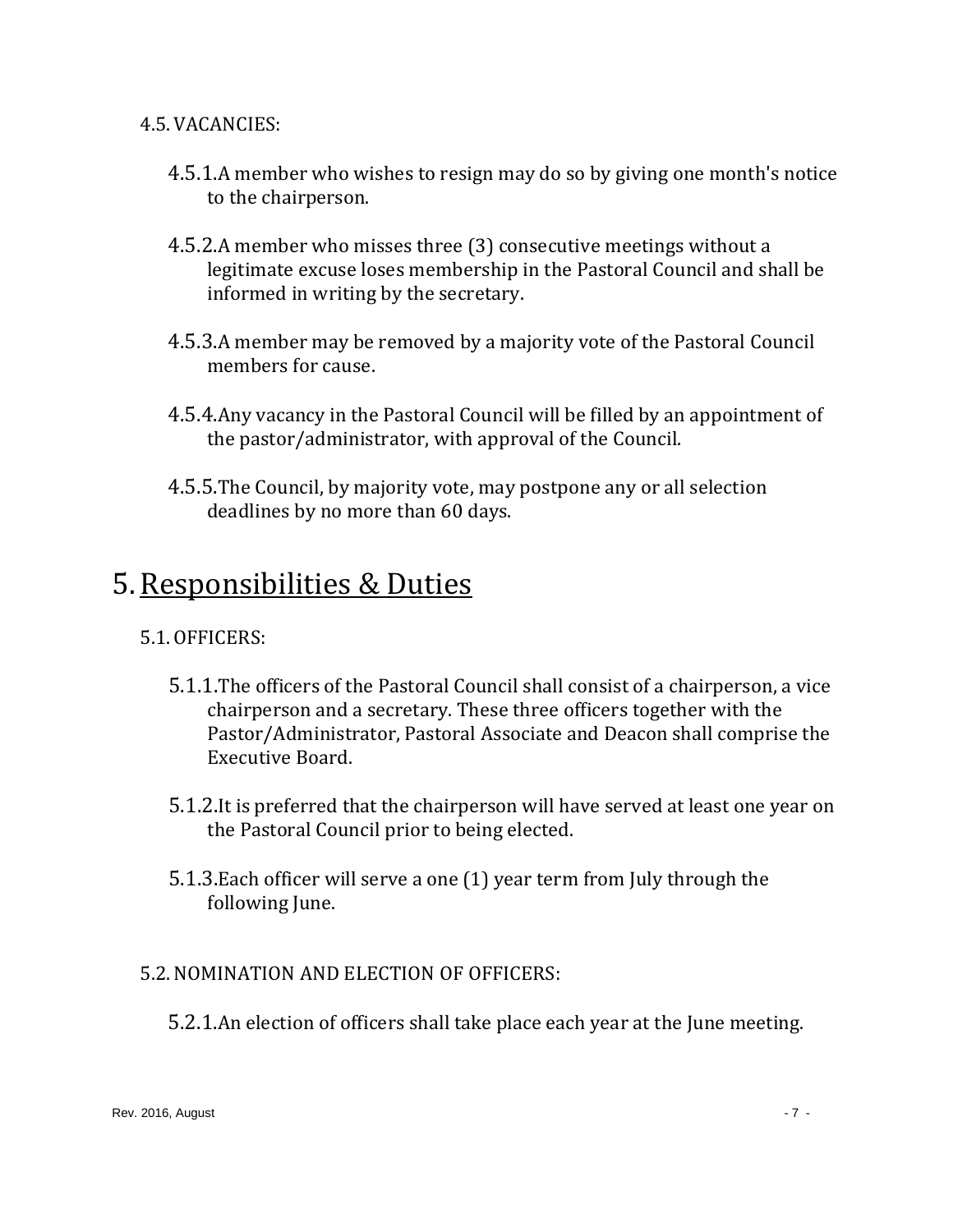- 5.2.2.A Nominating Committee will be formed to administer the election of officers. The Vice Chair along with two volunteers will serve as the Nominating Committee.
- 5.2.3.Nominations of qualified applicants for the offices of Chairperson, Vice Chairperson and Secretary shall be made by all members of the new council present. Individuals may be nominated for more than one office.
- 5.2.4.An election by closed ballot will immediately follow the close of nominations for each individual office. Each member of the new Council present shall be entitled to one vote for each office. A Chairperson will be elected first, followed by the Vice Chairperson and then the Secretary. The Nominating Committee will be responsible for counting the ballots to determine the elected member of each office.

#### 5.3. CHAIRPERSON:

- 5.3.1.The chairperson will preside over the General, Special and Executive meetings.
- 5.3.2.The chairperson will establish ad hoc committees and appoint chairpersons to these committees.
- 5.3.3.The chairperson will oversee the responsibilities of the vice chairperson and the secretary.
- 5.3.4.The chairperson will call special meetings.

#### 5.4.VICE CHAIRPERSON:

- 5.4.1.The vice chairperson will perform all duties of the chairperson in the absence thereof.
- 5.4.2.The vice chairperson will act as the chairperson of the Nominating Committee together with two volunteers.
- 5.4.3.The vice chairperson will be responsible for the election and nomination proceedings.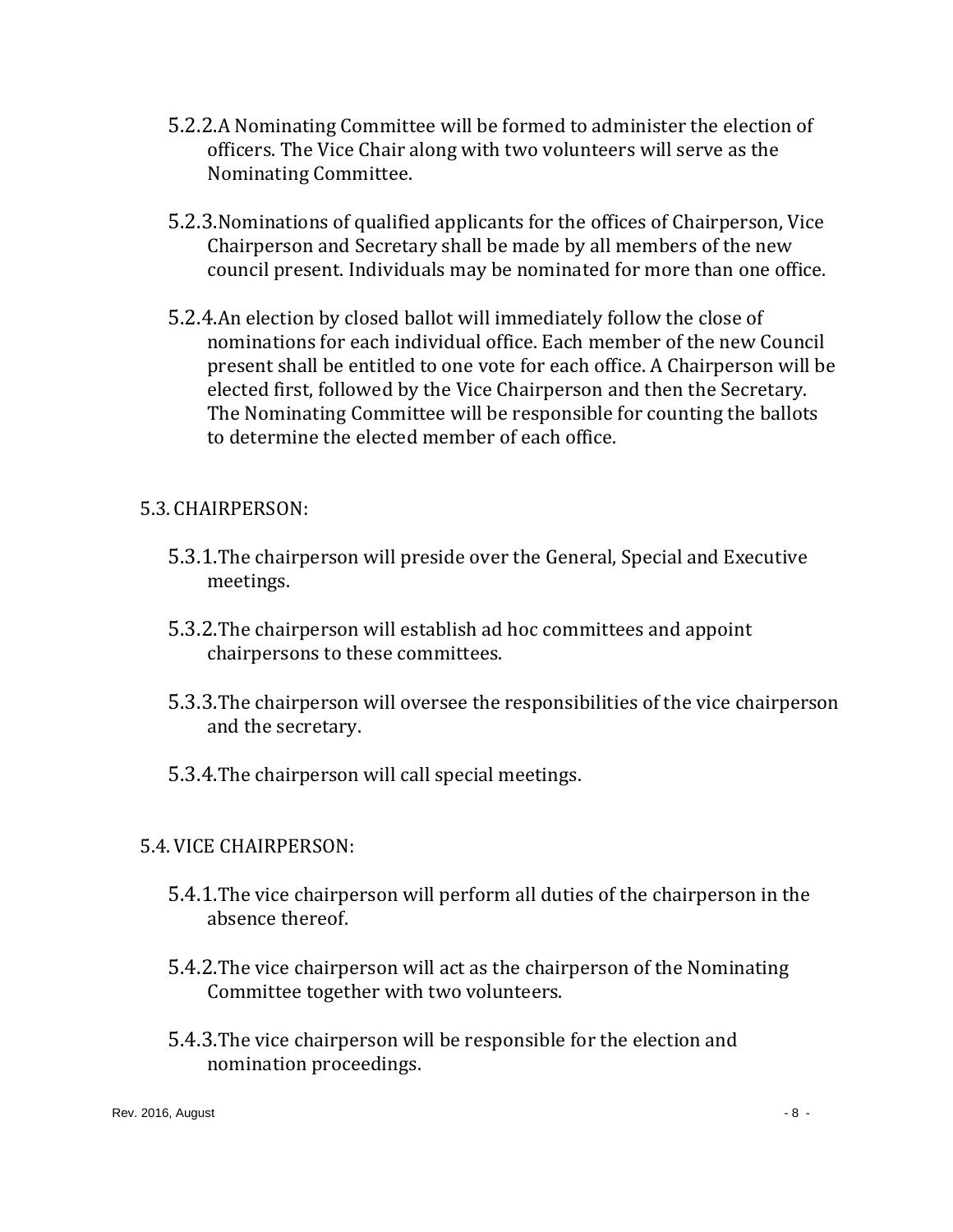5.5. SECRETARY:

- 5.5.1.The secretary records and distributes the minutes of the meetings.
- 5.5.2.The secretary keeps attendance records and rosters.
- 5.5.3.The secretary maintains records of all previous meetings.
- 5.5.4.The secretary maintains a list of active parish ministries, Council committees and chairpersons.
- 5.5.5.The secretary maintains files of correspondence and responds to such correspondence as needed.

#### 5.6. EXECUTIVE BOARD:

- 5.6.1.The Executive Board will prepare and prioritize agenda items for the next meeting.
- 5.6.2.The Executive Board will prepare an Annual Report to the parish. The outgoing board will hand over the completed Annual Report to the new board at the June meeting. This report will be made available for all parishioners in September each year.

## 6. Meetings

- 6.1.GENERAL MEETINGS:
	- 6.1.1.The general meeting is defined as the regular monthly meeting of the Pastoral Council, and is open to all parishioners and members of the pastoral team.
	- 6.1.2.The general meeting will be held on a monthly basis, August through June.
	- 6.1.3.In April, the new Pastoral Council will be discerned. This new Pastoral Council will hold its first meeting in August.